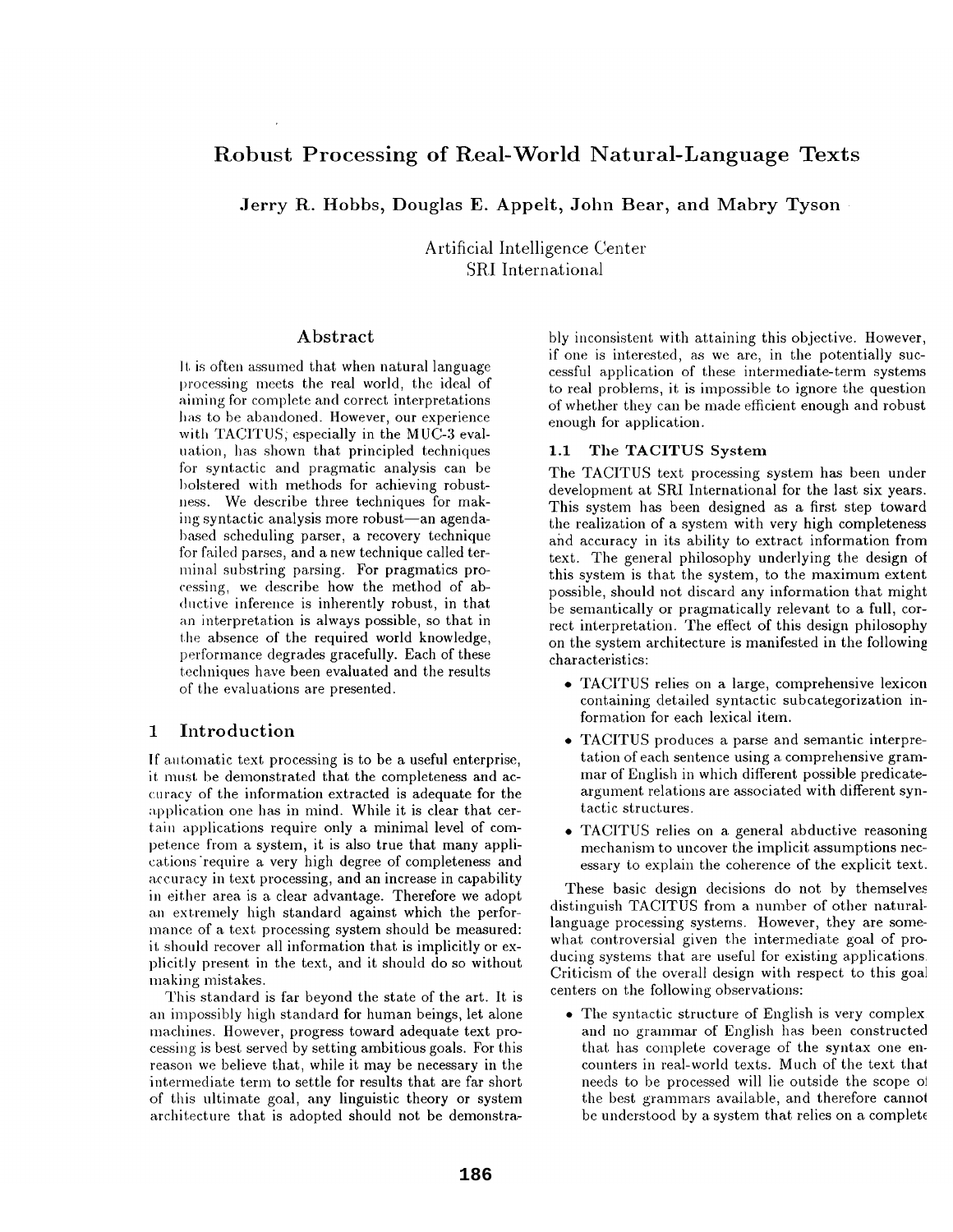syntactic analysis of each sentence as a prerequisite to other processing.

- Typical sentences in newspaper articles are about 25-30 words in length. Many sentences are much longer. Processing strategies that rely on producing a complete syntactic analysis of such sentences will be faced with a combinatorially intractable task, assuming in the first place that the sentences lie within the language described by the grammar.
- Any grammar that successfully accounts for the range of syntactic structures encountered in realworld texts will necessarily produce many ambiguous analyses of most sentences. Assuming that the system can find the possible analyses of a sentence in a reasonable period of time, it is still faced with the problem of choosing the correct one from the many competing ones.

Designers of application-oriented text processing systems have adopted a number of strategies for dealing with these problems. Such strategies involve deemphasizing the role of syntactic analysis (Jacobs et al., 1991), producing partial parses with stochastic or heuristic parsers (de Marcken, 1990; Weischedel et al 1991) or resorting to weaker syntactic processing methods such as conceptual or case-frame based parsing (e.g., Schank and Riesbeck, 1981) or template matching techniques (Jackson et al., 1991). A common feature shared by these weaker methods is that they ignore certain information that is present in the text, which could be extracted by a more comprehensive analysis. The information that is ignored may be irrelevant to a particular application, or relevant in only an insignificant handful of cases, and thus we cannot argue that approaches to text processing based on weak or even nonexistent syntactic and semantic analysis are doomed to failure in all cases and are not worthy of further investigation. However, it is not obvious how such methods can scale up to handle fine distinctions in attachment, scoping, and inference, although some recent attempts have been made in this direction (Cardie and Lehnert, 1991b).

In the development of TACITUS, we have chosen a design philosophy that assumes that a complete and accurate analysis of the text is being undertaken. In this paper we discuss how issues of robustness are approached from this general design perspective. In particular, we demonstrate that

- useful partial analyses of the text can be obtained in cases in which the text is not grammatical English, or lies outside the scope of the grammar's coverage,
- substantially correct parses of sentences can be found without exploring the entire search space for each sentence,
- useful pragmatic interpretations can be obtained using general reasoning methods, even in cases in which the system lacks the necessary world knowledge to resolve all of the pragmatic problems posed in a sentence, and
- all of this processing can be done within acceptable bounds on computational resources.

Our experience with TACITUS suggests that extension of the system's capabilities to higher levels of completeness and accuracy can be achieved through incremental modifications of the system's knowledge, lexicon and grammar, while the robust processing techniques discussed in the following sections make the system usable for intermediate term applications. We have evaluated the success of the various techniques discussed here, and conclude from this evaluation that TACITUS offers substantiation of our claim that a text processing system based on principles of complete syntactic, semantic and pragmatic analysis need not. be too brittle or computationally expensive for practical applications.

#### 1.2 Evaluating the System

SRI International participated in the recent MUC-3 evaluation of text-understanding systems (Sundheim, 1991). The methodology chosen for this evaluation was to score a system's ability to fill in slots in templates summarizing the content of short (approximately 1 page) newspaper articles on Latin American terrorism. The templatefilling task required identifying, among other things, the perpetrators and victims of each terrorist act described in the articles, the occupation of the victims, the type of physical entity attacked or destroyed, the date, tile location, and the effect on the targets. Frequently, articles described multiple incidents, while other texts were completely irrelevant.

A set of 1,300 such newspaper articles was selected on the basis of the presence of keywords in the text, and given to participants as training data. Several hundred texts from the corpus were withheld for various phases of testing. Participants were scored on their ability to fill the templates correctly. Recall and precision measures were computed as an objective performance evaluation metric. Variations in computing these metrics are possible, but intuitively understood, recall measures the percentage of correct fills a system finds (ignoring wrong and spurious answers), and precision measures the percentage of correct fills provided out of the total number of answers posited. Thus, recall measures the completeness of a system's ability to extract information from a text, while precision measures it's accuracy.

The TACITUS system achieved a recall of 44% with a precision of 65% on templates for events correctly identiffed, and a recall of 25% with a precision of 48% on all templates, including spurious templates the system generated. Our precision was the highest among the participating sites; our recall was somewhere in the middle. Although pleased with these overall results, a subsequent detailed analysis of our performance on the first 20 messages of the 100-message test set is much more illuminating for evaluating the success of the particulax robust processing strategies we have chosen. In the remainder of this paper, we discuss the impact of the robust processing methods in the light of this detailed analysis.

## 2 Syntactic Analysis

Robust syntactic analysis requires a very large grammar and means for dealing with sentences that do not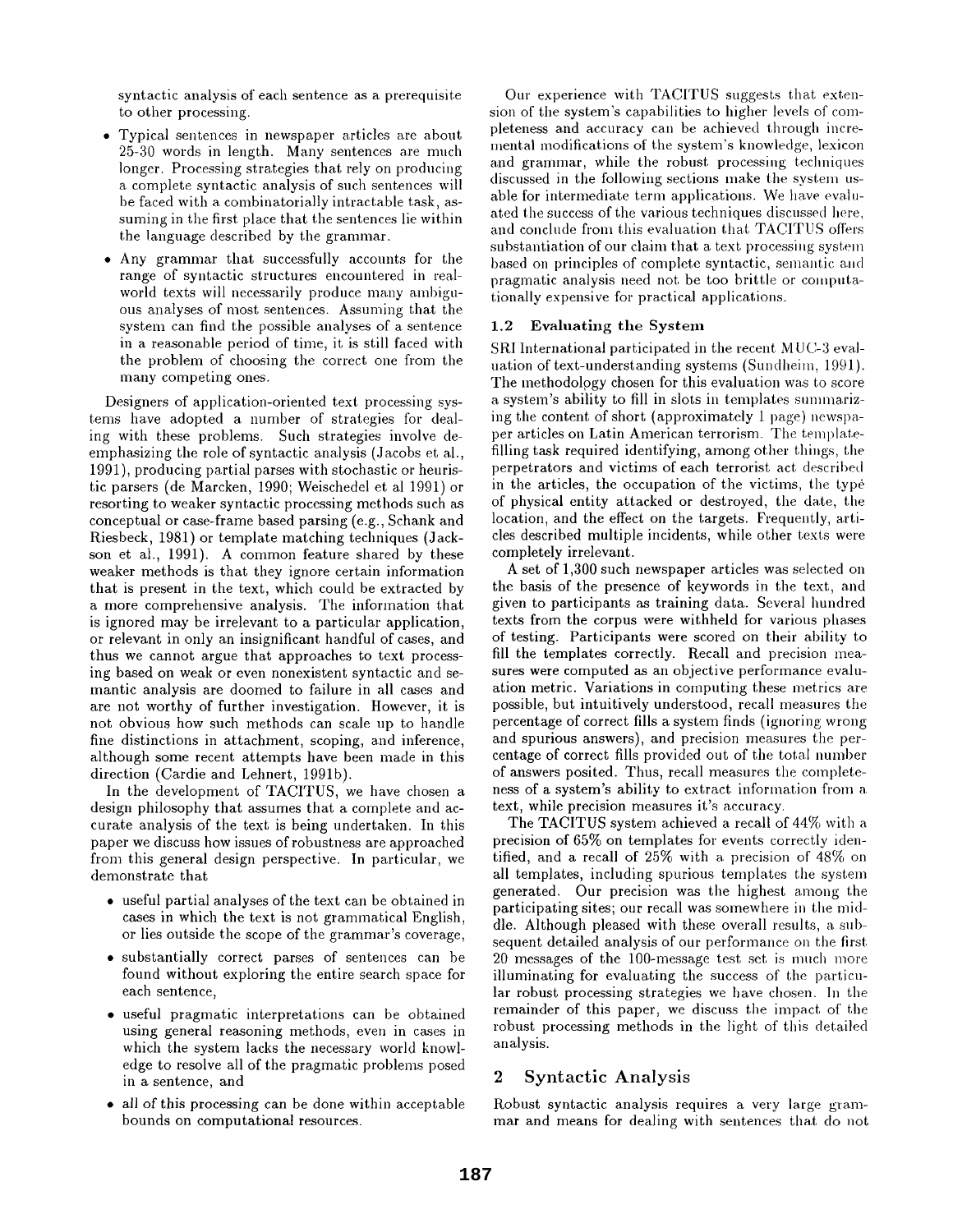parse, whether because they fall outside the coverage of the grammar or because they are too long for the parser. The grammar used in TACITUS is that of the DIALOGIC system, developed in 1980-81 essentially by constructing the union of the Linguistic String Project Grammar (Sager, 1981) and the DIAGRAM grammar (Robinson, 1982) which grew out of SRI's Speech Un derstanding System research in the 1970s. Since that time it has been considerably enhanced. It consists of about 160 phrase structure rules. Associated with each rule is a "constructor" expressing the constraints on the applicability of that rule, and a "translator" for producing the logical form.

The grammar is comprehensive and includes subcategorization, sentential complements, adverbials, relative clauses, complex determiners, the most common varieties of conjnnction and comparisou, selectional constraints, some coreference resolution, and the most common sentence fragments. The parses are ordered according to heuristics encoded in the grammar.

The parse tree is translated into a logical representation of the meaning of the sentence, encoding predicateargument relations and grammatical subordination relations. In addition, it regularizes to some extent the role assignments in the predicate-argument structure, and handles arguments inherited from control verbs.

Our lexicon includes about 20,000 entries, including about 2000 personal names and about 2000 location, organization, or other names. This number does not include morphological variants, which are handled in a separate morphological analyzer. (In addition, there are special procedures for handling unknown words, including unknown names, described in Hobbs et al., 1991.)

The syntactic analysis component was remarkably successful in the MUC-3 evaluation. This was due primarily to three innovations.

- An agenda-based scheduling chart parser.
- A recovery heuristic for unparsable sentences that found the best sequence of grammatical fragments.
- The use of "terminal substring parsing" for very long sentences.

Each of these techniques will be described in turn, with statistics on their performance in the MUC-3 evaluation.

#### 2.1 Performance of the Scheduling Parser and the Grammar

The fastest parsing algorithms for context-free grammars make use of prediction based on left context to limit the number of nodes and edges the parser must insert into the chart. However, if robustness in the face of possibly ungrammatical input or inadequate grammatical coverage is desired, such algorithms are inappropriate. Although the heuristic of choosing the longest possible substring beginning at the left that can be parsed as a sentence could be tried (e.g. Grishman and Sterling, 1989), sometimes, the best fragmentary analysis of a sentence can only be found by parsing an intermediate or terminal substring that excludes the leftmost words. For this reason, we feel that bottom-up parsing without strong constraints based on left context are required for robust syntactic analysis.

Bottom-up parsing is favored for its robustness, and this robustness derives from the fact that a bottom-up parser will construct nodes and edges in the chart that a parser with top-down prediction would not. The obvious problem is that these additional nodes do not come without an associated cost. Moore and Dowding (1991) observed a ninefold increase in time required to parse sentences with a straightforward CKY parser as opposed to a shift-reduce parser. Prior to November 1990, TAC-ITUS employed a simple, exhaustive, bottom-up parser with the result that sentences of more than 15 to 20 words were impossible to parse in reasonable time. Since the average length of a sentence in the MUC-3 texts is approximately 25 words, such techniques were clearly inappropriate for the application.

We addressed this problem by adding an agenda mechanism to the bottom-up parser, based on Kaplan (1973), as described in Winograd (1983). The purpose of the agenda is to allow us to order nodes (complete constituents) and edges (incomplete constituents) in the chart for further processing. As nodes and edges are built, they are rated according to various criteria for how likely they are to figure in a correct parse. This allows us to schedule which constituents to work with first so that we can pursue only the most likely paths in the search space and find a parse without exhaustively trying all possibilities. The scheduling algorithm is simple: explore the ramifications of the highest scoring constituents first.

In addition, there is a facility for pruning the search space. The user can set limits on the number of nodes and edges that are allowed to be stored in the chart. Nodes are indexed on their atomic grammatical category (i.e., excluding features) and the string position at which they begin. Edges are indexed on their atomic grammatical category and the string position where they end. The algorithm for pruning is simple: Throw away all but the *n* highest scoring constituents for each category/string-position pair.

It has often been pointed out that various standard parsing strategies correspond to various scheduling strategies in an agenda-based parser. However, in practical parsing, what is needed is a scheduling strategy that enables us to pursue only the most likely paths in the search space and to find the correct parse without exhaustively trying all possibilities. The literature has not been as illuminating on this issue.

We designed our parser to score each node and edge on the basis of three criteria:

- The length of the substring spanned by the constituent.
- Whether the constituent is a node or an edge, that is, whether the constituent is complete or not.
- The scores derived from the preference heuristics that have been encoded in DIALOGIC over the years, described and systematized in Hobbs and Bear (1990).

However, after considerable experimentation with var-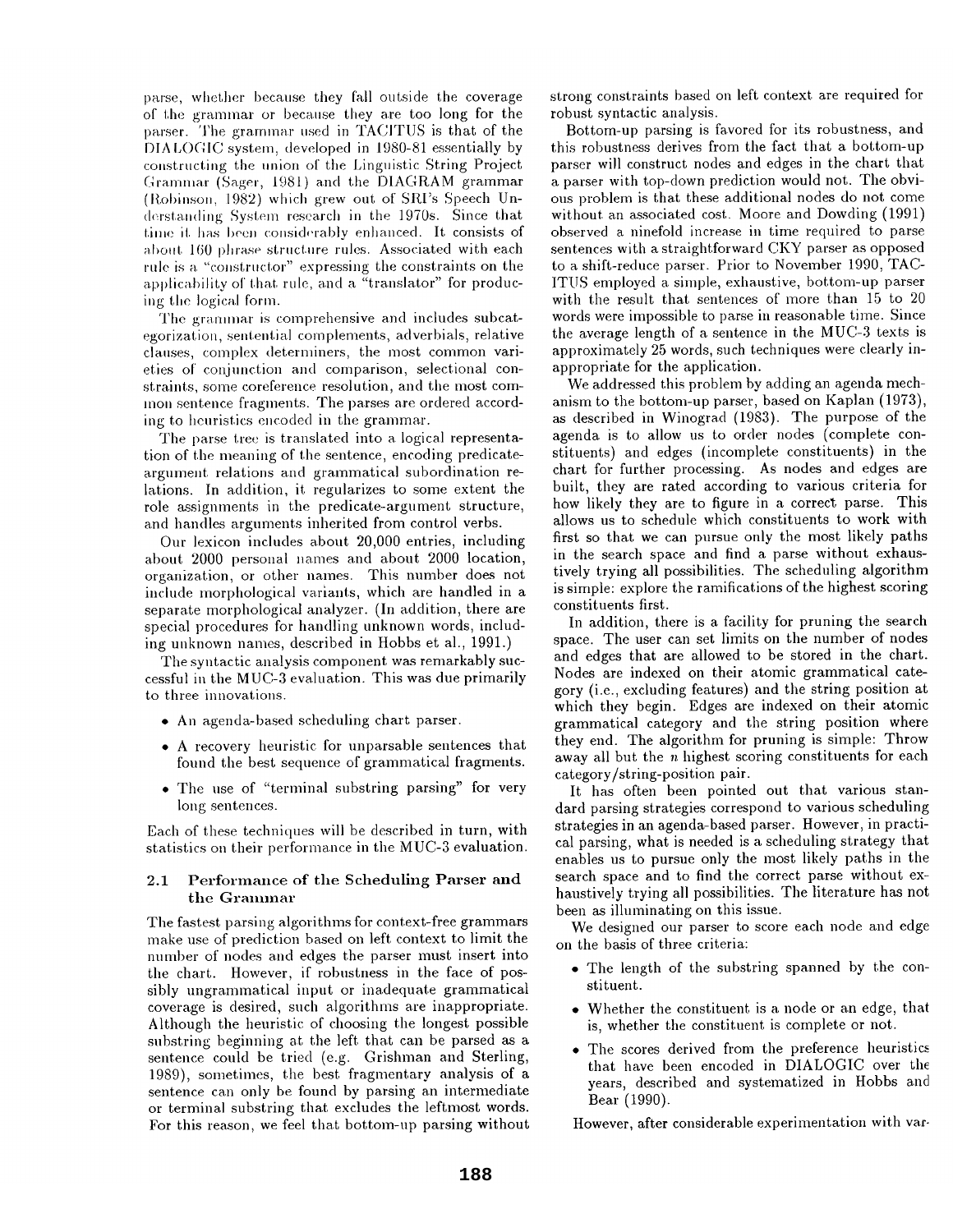ious weightings, we concluded that the length and completeness factors failed to improve the performance at all over a broad range of sentences. Evidence suggested that a score based on preference factor alone produces the best results. The reason a correct or nearly correct parse is found so often by this method is that these preference heuristics are so effective.

In the first 20 messages of the test set, 131 sentences were given to the scheduling parser, after statistically based relevance filtering. A parse was produced for 81 of the 131 sentences, or 62%. Of these, 43 (or  $33\%$ ) were completely correct, and 30 more had three or fewer errors. Thus, 56% of the sentences were parsed correctly or nearly correctly.

These results naturally vary depending on the length of the sentences. There were 64 sentences of under 30 morphemes (where by "morpheme" we mean words plus inflectional affixes). Of these, 37 (58%) had completely correct parses and 48 (75%) had three or fewer errors. By contrast, the scheduling parser attempted only 8 sentences of more than 50 morphemes, and only two of these parsed, neither of them even nearly correctly.

Of the 44 sentences that would not parse, nine were due to problems in lexical entries. Eighteen were due to shortcomings in the grammar, primarily involving adverbial placement and less than fully general treatment of conjunction and comparatives. Six were due to garbled text. The causes of eleven failures to parse have not been determined. These errors are spread out evenly across sentence lengths. In addition, seven sentences of over 30 morphemes hit the time limit we had set, and terminal substring parsing, as described below, was invoked.

A majority of the errors in parsing can be attributed to five or six causes. Two prominent causes are the tendency of the scheduling parser to lose favored close attachments of conjuncts and adjuncts near the end of long sentences, and the tendency to misanalyze the string

[[Noun Noun] $_{NP}$  Verb<sub>trans</sub> NP]<sub>S</sub>

as

 $[Noun]_{NP}$  [Noun *Verb<sub>ditrans</sub>* ()  $NP$ <sub>S/NP</sub>,

again contrary to the grammar's preference heuristics. We believe that most of these problems are due to the fact that the work of the scheduling parser is not distributed evenly enough across the different parts of the sentence, and we expect that this difficulty could be solved with relatively little effort.

Our results in syntactic analysis are quite encouraging since they show that a high proportion of a corpus of long and very complex sentences can be parsed nearly correctly. However, the situation is even better when one considers the results for the best-fragment-sequence heuristic and for terminal substring parsing.

#### 2.2 Recovery from Failed Parses

When a sentence does not parse, we attempt to span it with the longest, best sequence of interpretable fragments. The fragments we look for are main clauses, verh phrases, adverbial phrases, and noun phrases. They are chosen on the basis of length and their preference scores, favoring length over preference score. We do not attempt

to find fragments for strings of less than five morphemes. The effect of this heuristic is that even for sentences that do not parse, we are able to extract nearly all of the propositional content.

For example, the sentence

The attacks today come after Shining Path attacks during which least 10 buses were burned throughout Lima on 24 Oct.

did not parse because of the use of "least" instead of "at. least". Hence, the best fragment sequence was sought. This consisted of the two fragments "The attacks today come after Shining Path attacks" and "10 buses were burned thronghout Lima on 24 Oct." The parses for both these fragments were completely correct. Thus, the only information lost was from the three words "during which least". Frequently such information can be recaptured by the pragmatics component. In this case, the burning would be recognized as a consequence of the attack.

In the first 20 messages of the test set, a best sequence of fragments was sought for the 44 sentences that did not parse for reasons other than timing. A sequence was found for 41 of these; the other three were too short, with problems in the middle. The average number of fragments in a sequence was two. This means that an average of only one structural relationship was lost. Moreover, the fragments covered 88% of the morphemes. That is, even in the case of failed parses, 88% of the propositional content of the sentences was made available to pragmatics. Frequently the lost propositional content is from a preposed or postposed, temporal or causal adverbial, and the actual temporal or causal relationship is replaced by simple logical conjunction of the fragments. In such cases, much useful information is still obtained from the partial results.

For 37% of the 41 sentences, correct syntactic analyses of the fragments were produced. For 74%, the analyses contained three or fewer errors. Correctness did not correlate with length of sentence.

These numbers could probably be improved. We favored the longest fragment regardless of preference scores. Thus, frequently a high-scoring main clause was rejected because by tacking a noun onto the front of that fragment and reinterpreting the main clause bizarrely as a relative clause, we could form a low-scoring noun phrase that was one word longer. We therefore plan to experiment with combining length and preference score in a more intelligent manner.

#### **2.3** Terminal Substring Parsing

For sentences of longer than 60 words and for faster, though less accurate, parsing of shorter sentences, we developed a technique we are calling *lerminal subsiring parsing.* The sentence is segmented into substrings, by breaking it at commas, conjunctions, relative pronouns, and certain instances of the word "that". The substrings are then parsed, starting with the last one and working back. For each substring, we try either to parse the substring itself as one of several categories or to parse the entire set of substrings parsed so far as one of those categories. The best such structure is selected, and for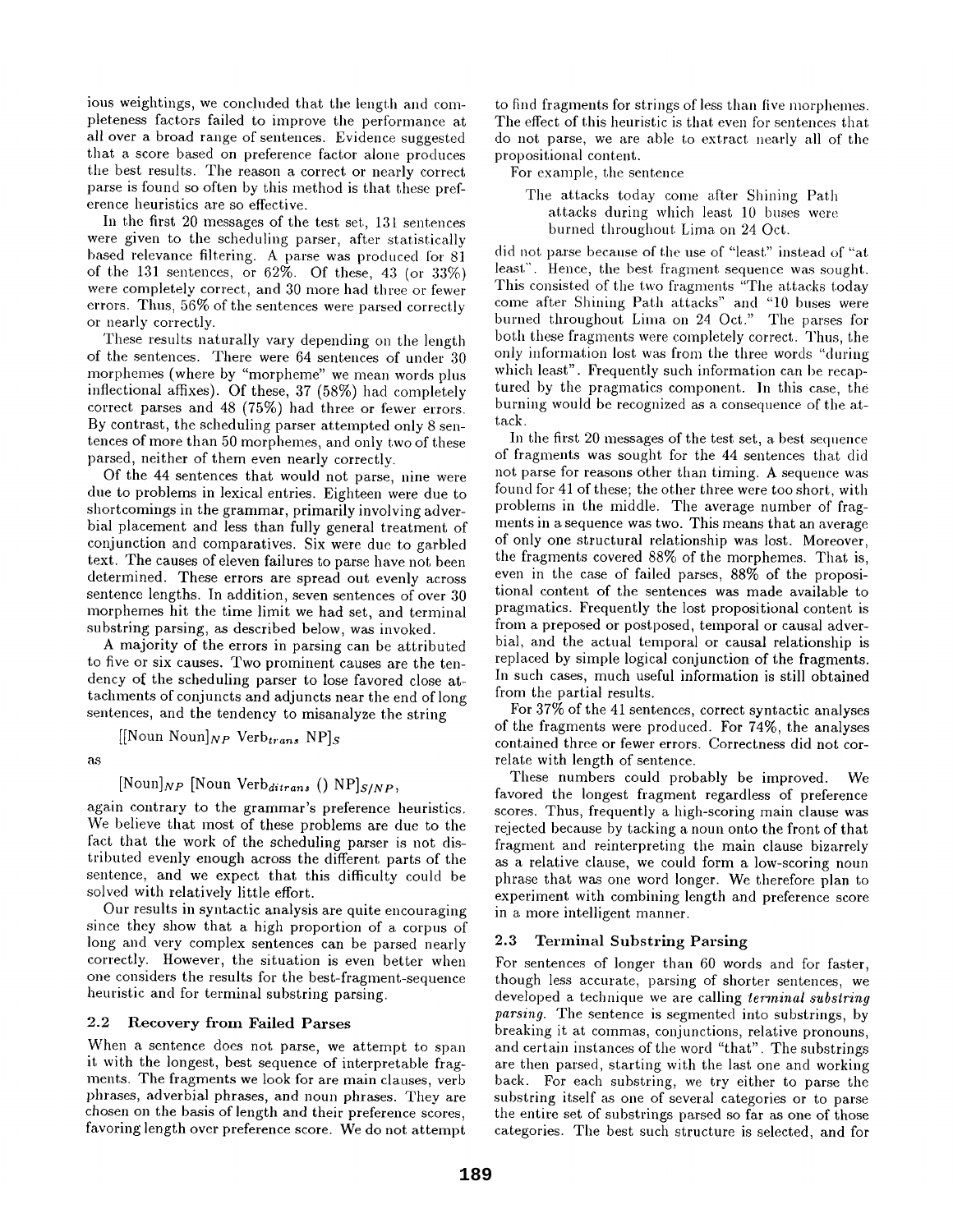subsequent processing, that is the only analysis of that portion of the sentence allowed. The categories that we look for include main, subordinate, and relative clauses, infinitives, verb phrases, prepositional phrases, and noun phrases.

A simple example is the following, although we do not apply the technique to sentences or to fragments this short.

George Bush, the president, held a press conference yesterday.

This sentence would be segmented at the commas. First "held a press conference vesterday" would be recognized as a VP. We next try to parse both "the president" and "the president, VP". The string "the president, VP" would not be recognized as anything, but "the president" would be recognized as an NP. Finally, we try to parse both "George Bush" and "George Bush, NP, VP". "George Bush, NP, VP" is recognized as a sentence with an appositive on the subject.

This algorithm is superior to a more obvious algorithm we had been considering earlier, namely, to parse each fragment individually in a left-to-right fashion and then to attempt to piece the fragments together. The latter algorithm would have required looking inside all but the last of the fragments for possible attachment points. This problem of recombining parts is in general a difficulty that is faced by parsers that produce phrasal rather than sentential parses (e.g., Weischedel et al., 1991). However, in terminal substring parsing, this recombining is not necessary, since the favored analyses of subsequent segments are already available when a given segment is being parsed.

The effect of this terminal substring parsing technique is to give only short inputs to the parser, without losing the possibility of getting a single parse for the entire long sentence. Suppose, for example, we are parsing a 60-word sentence that can be broken into six 10-word segments. At each stage, we will only be parsing a string of ten to fifteen "words", the ten words in the segment, plus the nonterminal symbols dominating the favored analyses of the subsequent segments. When parsing the sentence-initial 10-word substring, we are in effect parsing at most a "IS-word" string covering the entire sentence, consisting of the 10 words plus the nonterminal symbols covering the best analyses of the other five substrings. In a. sense, rather than parsing one very long sentence, we are parsing six fairly short sentences, thus avoiding the combinatorial explosion.

Although this algorithm has given us satisfactory results in our development work, its numbers from the MUC-3 evaluation do not look good. This is not surprising, given that the technique is called on only when all else has already failed. In the first 20 messages of the test set, terminal substring parsing was applied to 14 sentences, ranging from 34 to 81 morphemes in length. Only one of these parsed, and that parse was not good. However, sequences of fragments were found for the other 13 sentences. The average number of fragments was 2.6, and the sequences covered 80% of the morphemes. None of the fragment sequences was without errors. However, eight of the 13 had three or fewer mistakes. The tech-

nique therefore allowed us to make use of much of the information in sentences that have hitherto been beyond the capability of virtually all parsers.

# **3 Robust** Pragmatic Interpretation

When a sentence is parsed and given a semantic interpretation, the relationship between this interpretation and the information previously expressed in the text as well as the interpreter's general knowledge must be established. Establishing this relationship comes under the general heading of pragmatic interpretation. The particular problems that are solved during this step include

- Making explicit information that is only implicit in the text. This includes, for example, explicating the relationship underlying a compound nominal, or explicating causal consequences of events or states mentioned explicitly in the text.
- Determining the implicit entities and relationships referred to metonymically in the text.
- Resolving anaphoric references and implicit argulnents.
- Viewing the text as an instance of a schema that makes its various parts coherent.

TACITUS interprets a sentence pragmatically by proving that its logical form follows from general knowledge and the preceding text, allowing a minimal set of assumptions to be made. In addition, it is assuined that the set of events, abstract entities, and physical objects mentioned in the text is to be consistently minimized The best set of assumptions necessary to find such a proof can be regarded as an explanation of its truth, and constitutes the implicit information required to produce the interpretation (Hobbs, Stickel, et al., 1990). The minimization of objects and events leads to anaphore resolution by assuming that objects that share properties are identical, when it is consistent to do so.

In the MUC-3 domain, explaining a text involves viewing it as an instance of one of a number of explanator) schemas representing terrorist incidents of various type, (e.g. bombing, arson, assassination) or one of severa: event types that are similar to terrorist incidents, bui explicitly excluded by the task requirements (e.g. an exchange of fire between military groups of opposing factions). This means that assumptions that fit into inci. dent schemas are preferred to assumptions that do not and the schema that ties together the most assumptions is the best explanation.

In this text interpretation task, the domain knowledge performs two primary functions:

- 1. It relates the propositions expressed in the text t< the elements of the underlying explanatory schemas
- 2. It enables and restricts possible coreferences fo: anaphora resolution.

It is clear that nmch domain knowledge may be re quired to perform these functions successfully, but it i not necessarily the case that more knowledge is alway better. If axioms are incrementally added to the systen to cover cases not accounted for in the existing domain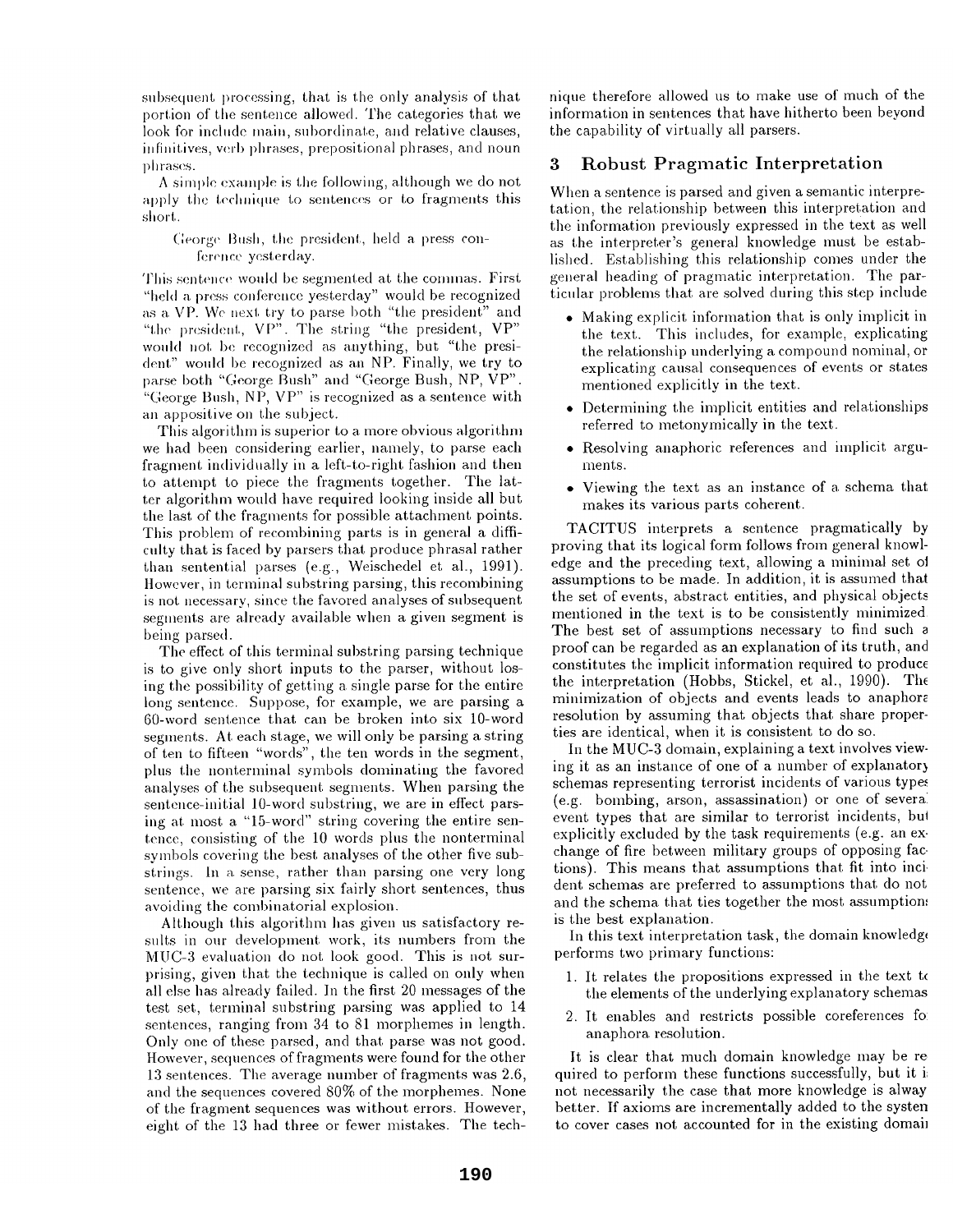theory, it is possible that they can interact with the existing knowledge in such a way that the reasoning process becomes computationally intractable, and the unhappy result would be failure to find an interpretation in cases in which the correct interpretation is entailed by the system's knowledge. In a. domain as broad and diffuse as the terrorist domain, it is often impossible to guarantee by inspection that a domain theory is not subject to such combinatorial problems.

The goal of robustness in interpretation therefore requires one to address two problems: a system must permit a graceful degradation of performance in those cases in which knowledge is incomplete, and it must extract as much information as it can in the face of a possible combinatorial explosion.

The general approach of abductive text interpretation addresses the first problem through the notion of a "best interpretation." The best explanation, given incomplete domain knowledge, can succeed at relating some propositions contained in the text to the explanatory schemas, but may not succeed for all propositions. The combinatorial problems are addressed through a particular search strategy for abductive reasoning described as *incremental refinement of minimal.informalion proofs.* 

The abductive proof procedure as employed by TAC-ITUS (Stickel, 1988) will always be able to find *some* interpretation of the text. In the worst case—the absence of any commonseuse knowledge that would be relevant to the interpretation of a sentence--the explanation offered would be found by assuming each of the literals to be proved. Such a proof is called a "minimal information proof" because no schema recognition or explication of implicit relationships takes place. However, the more knowledge the system has, the more implicit information can be recovered.

Because a minimal information proof is always available for any sentence of the text that is internally consistent, it provides a starting point for incremental refinement of explanations that can be obtained at next to no cost. TACITUS explores the space of abductive proofs by finding incrementally better explanations for each of the constituent literals. A search strategy is adopted that finds successive explanations, each of which is better than the minimal information proof. This process can be halted at any time in a state that will provide at least *some* intermediate results that are useful for subsequent interpretation and template filling.

Consider the following example taken from the MUC-3 text corpus:

- A cargo train running from Lima to Lorohia was derailed before dawn today after hitting a dynamite charge.
- Inspector Eulogio Flores died in the explosion.

The correct interpretation of this text requires recovering certain implicit information that relies on commonsense knowledge. The compound nominal phrase "dynamite charge" nmst be interpreted as "charge composed of dynamite." The interpretation requires knowing that dynamite is a substance, that substances can be related via compound nominal relations to objects composed of those substances, that things composed of dynamite are

bombs, that hitting bombs causes them to explode, that exploding causes damage, that derailing is a type of damage, and that planting a bomb is a terrorist act. The system's commonsense knowledge base must be rich enough to derive each of these conclusions if it is to recognize the event described as a terrorist act, since all derailings are not the result of bombings. This example underscores the need for fairly extensive world knowledge in the comprehension of text. If the knowledge is missing, the correct interpretation cannot be found.

However, if there is missing knowledge, all is not necessarily lost. If, for example, the knowledge was missing that hitting a bomb causes it to explode, the system could still hypothesize the relationship between the charge and the dynamite to reason that a bomb was placed. When processing the next sentence, the system may have trouble figuring out the time and place of Flores's death if it can't associate the explosion with hitting the bomb. However, if the second sentence were "The Shining Path claimed that their guerrillas had planted the bomb," the partial information would be sufficient to allow "bomb" to be resolved to dynamite charge, thereby connecting the event described in the first sentence with the event described in the second.

It is difficult to evaluate the pragmatic interpretation component individually, since to a great extent its success depends on the adequacy of the semantic analysis it operates on. However, in examining the first 20 messages of the MUC-3 test set in detail, we attempted to pinpoint the reason for each missing or incorrect entry in the required templates.

There were 269 such mistakes, due to problems in 41 sentences. Of these, 124 are attributable to pragmatic interpretation. We have classified their causes into a number of categories, and the results are as follows.

| Reason                             | Mistakes |
|------------------------------------|----------|
| Simple Axiom Missing               | 49       |
| Combinatorics                      | 28       |
| Unconstrained Identity Assumptions | 25       |
| Complex Axioms or Theory Missing   | 14       |
| Underconstrained Axiom             | 8        |

An example of a missing simple axiom is that "bishop" is a profession. An example of a missing complex theory is one that assigns a default causality relationship to events that are simultaneous at the granularity reported in the text. An underconstrained axiom is one that allows, for example, "damage to the economy" to be taken as a terrorist incident. Unconstrained identity assumptions result from the knowledge base's inability to rule out identity of two different objects with similar properties, thus leading to incorrect anaphora resolution. "Combinatorics" simply means that the theorem-prover timed out, and the minimal-information proof strategy was invoked to obtain a partial interpretation.

It is difficult to evaluate the precise impact of the robustness strategies outlined here. The robustness is an inherent feature of the overall approach, and we did not have a non-robust control to test it against. However, the implementation of the minimal information proof search